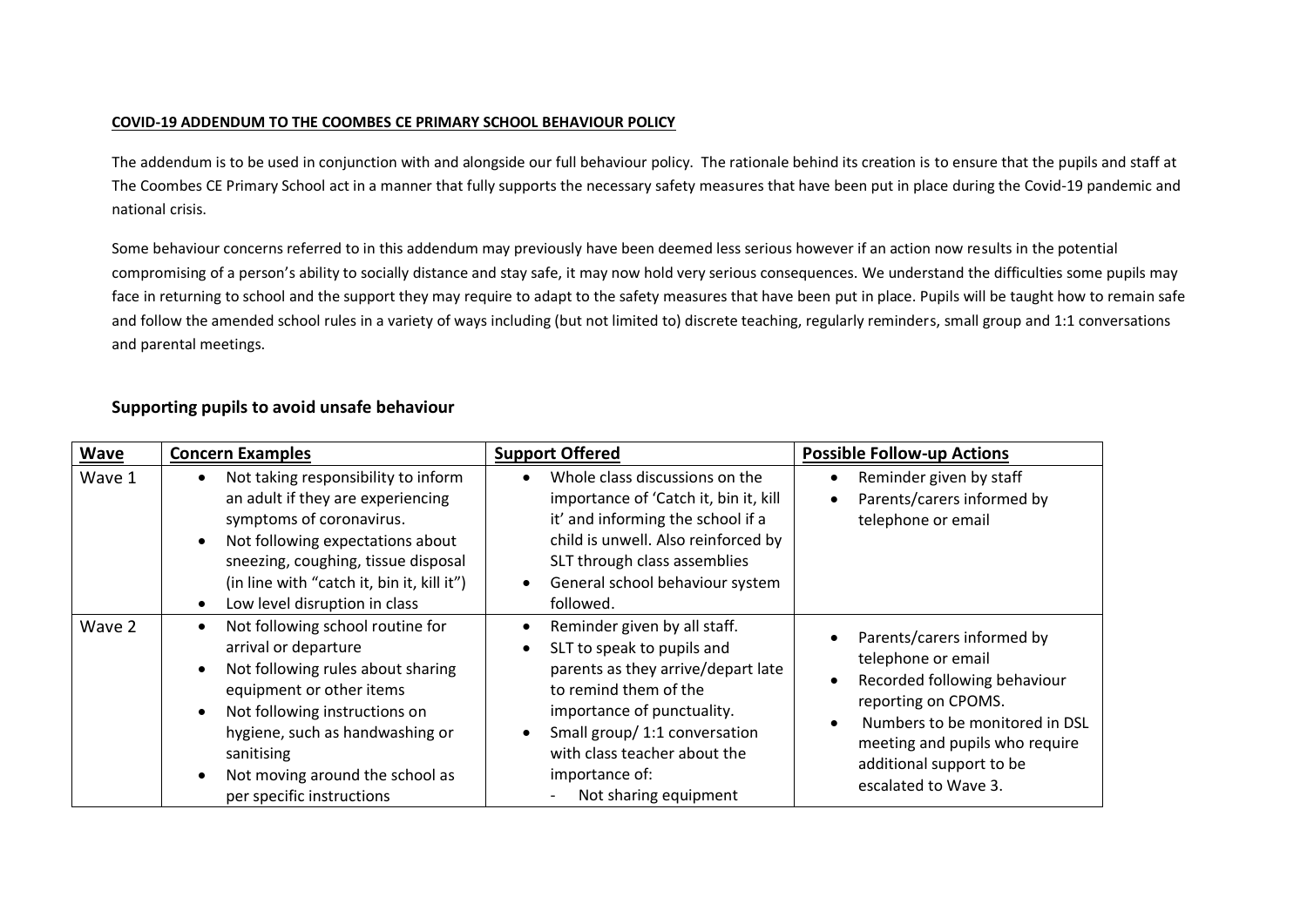|        | Not lining up or sitting following<br>$\bullet$<br>instructions to remain 1+ metres<br>apart wherever possible.                                                                                                                                                                                                                                                                                                                                                                                                                                                                                                                                                         | Washing hands regularly<br>Moving around the school<br>Maintaining social distancing<br>Example discussion points with pupils:<br>Do you know why we have to?<br>What would happen if?<br>What could you have done differently to<br>ensure everyone remains safe?                                                                                                                                                                                                                                                                                                          |                                                                                                                                                                                                                                                                                                                                                                                                                                                      |
|--------|-------------------------------------------------------------------------------------------------------------------------------------------------------------------------------------------------------------------------------------------------------------------------------------------------------------------------------------------------------------------------------------------------------------------------------------------------------------------------------------------------------------------------------------------------------------------------------------------------------------------------------------------------------------------------|-----------------------------------------------------------------------------------------------------------------------------------------------------------------------------------------------------------------------------------------------------------------------------------------------------------------------------------------------------------------------------------------------------------------------------------------------------------------------------------------------------------------------------------------------------------------------------|------------------------------------------------------------------------------------------------------------------------------------------------------------------------------------------------------------------------------------------------------------------------------------------------------------------------------------------------------------------------------------------------------------------------------------------------------|
| Wave 3 | Not following school routine for<br>$\bullet$<br>arrival or departure - more than<br>once<br>Deliberately tampering or touching<br>$\bullet$<br>another child's equipment or<br>belongings<br>Deliberately tampering with<br>$\bullet$<br>hygiene materials such as soap or<br>sanitiser<br>Deliberately tampering with bins or<br>the contents of bins<br>Deliberately entering an area or<br>zone that is out of bounds or which<br>might compromise the health of<br>children and staff in another<br>'bubble group'<br>Deliberately attempting to socialise<br>with a child from another 'bubble<br>group'.<br>Deliberately misusing toilet areas<br>and facilities | Small group/ 1:1 conversation<br>$\bullet$<br>with class teacher or member of<br>SLT about the importance of:<br>Arriving and leaving promptly<br>Not touching other children's<br>equipment<br>Tampering with hygiene<br>materials<br>Deliberately entering a zone<br>that is out of bounds.<br>Misusing of toilets<br>Socialising with pupils outside<br>of their bubble.<br>Example discussion points with pupils:<br>Do you know why we have to/ Can you<br>explain why it is important to?<br>What could you have done differently to<br>ensure everyone remains safe? | Parent contacted at the time of<br>the incident to discuss it further.<br>Child required to report to a<br>member of SLT at agreed<br>intervals to discuss behaviour<br>Where there have been repeat<br>examples of Wave 1/2/3 behaviour:<br>Formal behaviour plan drawn up<br>$\bullet$<br>and reviewed at agreed intervals.<br>Parent contacted to collect the<br>child and take them home for the<br>remainder of the day or part of<br>next day. |